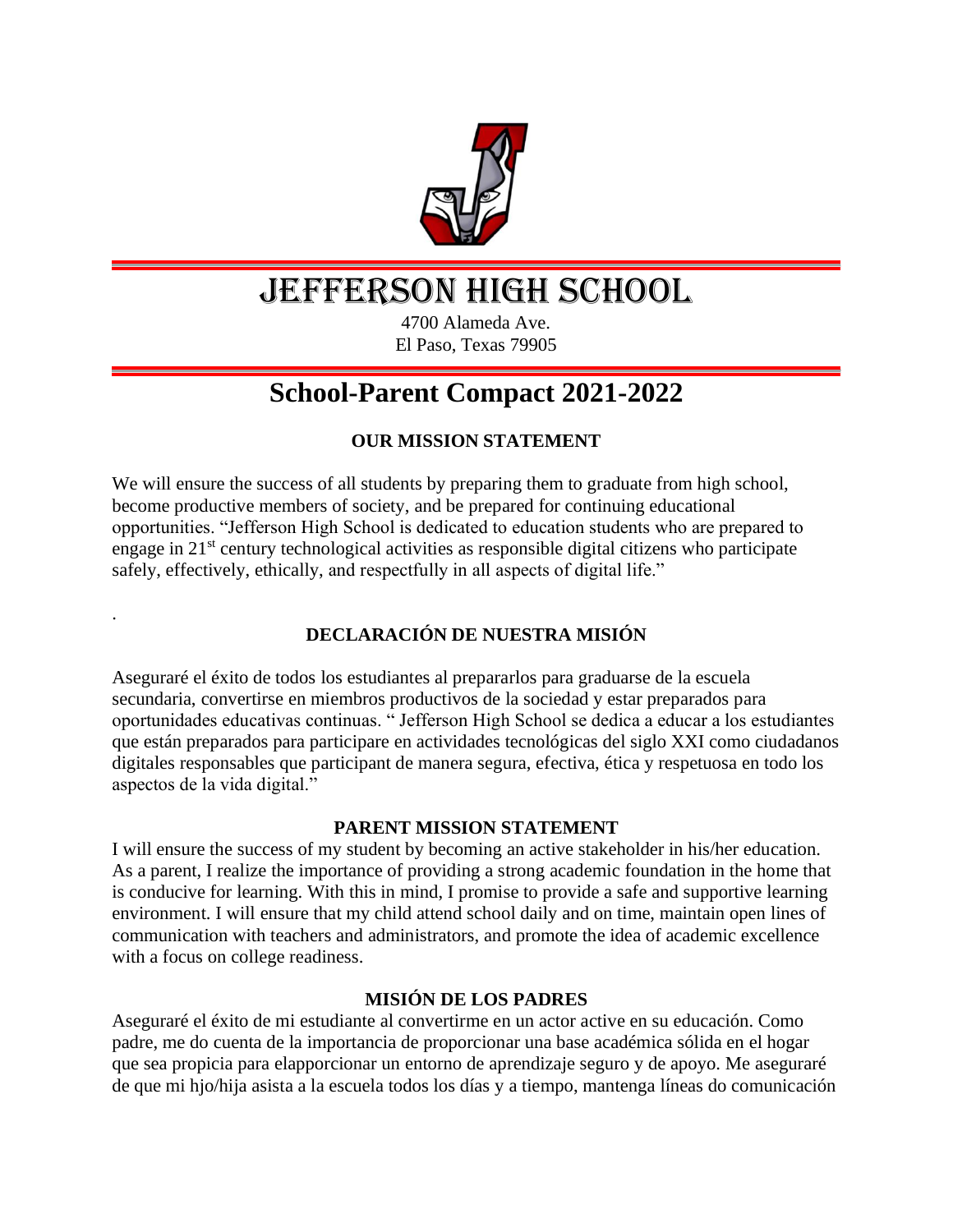abiertas con los maestros y administradores, y promueva la idea de excelencia académica con un enfoque en la preparación para la Universidad.

### **WHAT IS A SCHOOL-PARENT COMPACT?**

A school-parent compact is a written agreement between a school, parents, families, and students. The compact gives strategies to help support students' success in school. The compact explains what families and schools can do to make a connection for the students between the two "world" they live in; home and school. Parents, families, students and the school, work together to create a group of ideas that can assist students with realizing their potential. This becomes the compact that is signed as an agreement by all those involved in the child's education.

# **¿QUÉ ES ELPACTO DE ESCUELA-PADRES?**

Un pacto escolar es un acuerdo escrito entre la escuela, los padres, las familias y los estudiantes. El pacto brinda estrategias para ayudar a apoyar el éxito de los estudiantes en la escuela. El pacto explica qué pueden hacer las familias y las escuelas para crear una conexión para el estudiante entre los dos 'mundos" en los qué viven, el hogar y la escuela. Los padres, las familias, los estudiantes y la escuela trabajan juntos para crear un grupo de ideas qué puedan ayudar a los estudiantes a realizar su potencial. Esto se convierte en el pacto qué firman como acuerdo de todos los involucrados en la educación del niño.

# **TEACHERS, STUDENTS, AND PARENTS-WORKING TOGETHER FOR SUCCESS Maestros, estudiantes y padres, trabajando juntos para lograr el éxito**

### **Teachers Expectations/Expectativas del maestro**

- ❖ Teachers will serve as academic and ethical role models for our students and fellow faculty. /Los maestros servirán como modelos adadémicos y éticos para nuestros estudiantes y compañeros de trabajo.
- ❖ Teachers will provide a safe and caring place for the student to learn. /Los maestros proporcionarán un lugar seguro y afectuoso para que los estudiantes aprendan.
- ❖ Teachers will follow district/campus rules, especially COVID protocols. /Los maestros seguiránlas reglas del distrito/campus, especialmente los protocolos COVID.
- ❖ Teachers will deliver rich/appropriate lesson plans according to TEA/College Board guidelines. / Los maestros entregarán planes de lecciones ricos y apropiados de acuerdo con las pautas de TEA/College Board.
- ❖ Teachers will log on 15 minutes prior to class time to accommodate for student questions. /Los maestros iniciarán sesión 15 minutos antes de la hora de clase para adaptarse a las preguntas de los estudiantes.
- ❖ Teachers will guide student to be informed and responsible citizens. /Los maestros guiarán a los estudiantes para que sean cuidadanos informados y reponsables.
- ❖ Teachers will meet and prepare students to excel in EOC performance. /Los maestros se reunirán y prepararán a los estudiantes para sobresalir en el desempeño de EOC.
- ❖ Teachers will publish lessons weekly. /Los maestros publicarán lecciones semanalments.
- ❖ Teachers will update grades every Monday. /Los maestros actualizarán las calificaciones todo los lunes.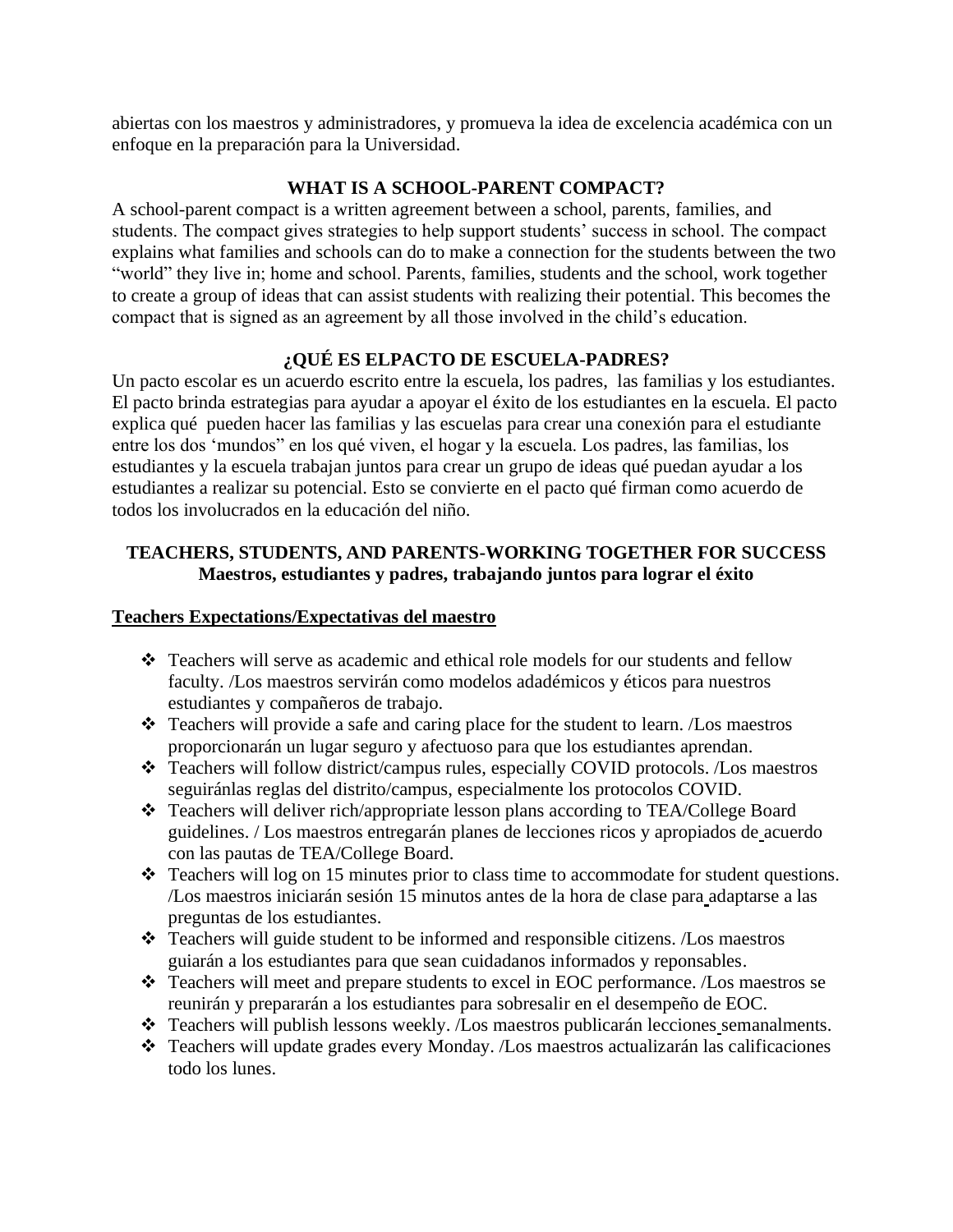- ❖ Teachers will treat students with kindness and respect. / Los maestros tratarán a los estudiantes con amabilidad y respeto.
- ❖ Teachers will encourage student participation and maintain high expectations. /Los maestros fomentarán la participación de los estudiantes y mantendrán altas expectativas.
- ❖ Teachers will keep parents informed of their student's progress through progress reports. /Los maestros mantendrán a los padres informados sobre el progreso de sus estudeiantes a través de informes de progreso.
- ❖ Teachers will respond to emails in a timely manner. /Los maestros reponderán a los correos electrónicos de manera oportuna.
- $\triangle$  Teacher communication with parents will be in with parents will be in a language that they understand. /La comunicación de los maestros con los padres será en un idioma que ellos comprendan.

### **Student Expectations/Expectativas de los estudiantes**

- ❖ Students will attend class daily and adhere to class requirements./Los estudiantes asistirán a clases todo los días y se adherirán a los requisites de la clase.
- ❖ Students will actively participate in class discussions and give their best effort./Los estudiantes participarán activamente en las discusines de clase y harán su mojor esfuerzo.
- ❖ Students should be willing to learn and care about their learning experience.
- ❖ Students will show up to their classes on time and have their material organized and ready to begin./Los estudiantes deben estar dispuestos a aprender y preocuparse por su experiencia de aprendizaje.
- ❖ Students will turn in daily work by midnight./Los estudiantes entragarán el trabajo diario antes de la medianoche.
- ❖ Students will follow district/campus rules, especially COVID protocol./Los estudiantes seguirán las reglas del distrito/campus, especialmente el protocol COVID
- ❖ Students will take ownership of their learning in order to make the most of their learning experience.
- ❖ Students will collaborate with their peers, listen to others, and ask for help when needed.
- ❖ Students will exhibit the character traits that reflect good citizenship.

# **Parent Expectations**

- ❖ Parents will encourage and support student learning experiences by providing good attendance.
- ❖ Parents will be involved in their student's educational development to the extent possible.
- ❖ Parents will maintain open lines of communication with teachers on their child's behalf.
- ❖ Parents will keep track of the Parent Portal throughout the school cycle.
- ❖ Parents will read all information regarding District/School & teacher policies.
- ❖ Parents will make sure to sign up for TEAMS.
- ❖ Parents will check grades and attendance regularly on the Parent Portal.
- ❖ Parents will attend school activities.
- ❖ Parents will stay involved in the academic life of the student.
- ❖ Parents will get to know their child's teachers.
- ❖ Parents will enforce tutoring sessions, if required by the teacher.